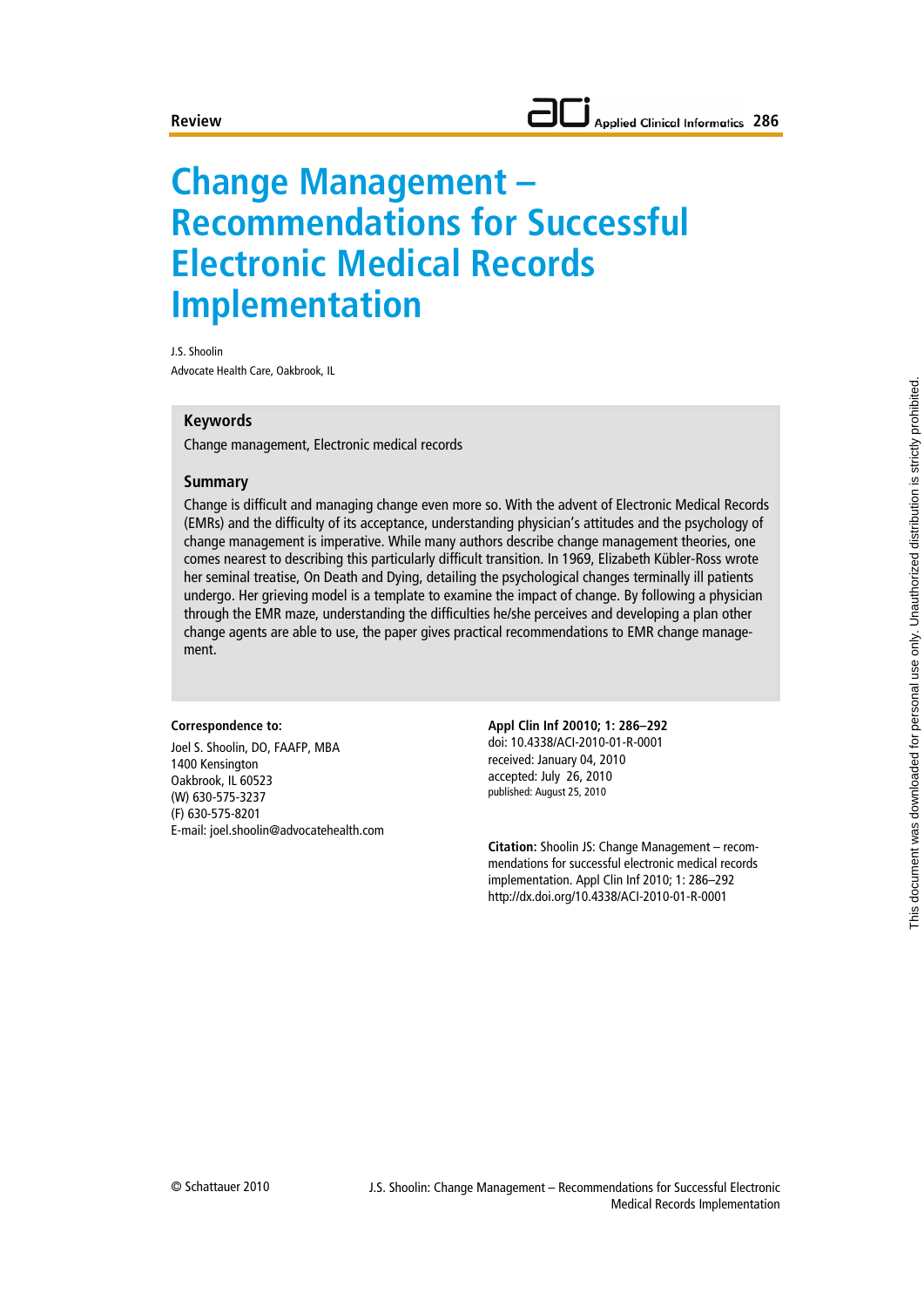A great many articles and books have been written about change and change management. [1-8, 11, 15] While several have addressed the psychological impact of instituting an EMR on a system level [1, 2], none have looked at this on the individual physician level. Nor have there been specific recommendations on managing physician behavior change. Physicians must accept the physical changes to their environment of new hardware and software products and more intensely, the loss of control that affects how easy or difficult it is for them to make the transition from the centuryold use of paper to the  $21<sup>st</sup>$  century use of computers for managing medical care. Like all directional change, this is a difficult road with many barriers along the way.

In 1969, Elizabeth Kübler-Ross produced her seminal treatise, On Death and Dying [11]. Dr. Kübler-Ross, a Swiss-born psychiatrist, offered a unique view of change. Her research was in healthcare, developed observing terminally ill patients. D. Zell in his 2003 work, "Organizational Change as a Process of Death, Dying and Rebirth" used this same model to understand change in a university department [12]. A. Daugird recognized many of the same emotions while investigating physician reactions to the health care revolution [13]. And in 2009, W. Hackl observed the emotional response of physicians during the introduction of an EMR [10].

While not implying acceptance of EMRs is equivalent to death and dying, stages to acceptance of change are parallel. Elizabeth Kübler-Ross' grieving model is a template to examine the impact of change. It can explain much about the emotional behaviors physicians undergo during EMR implementation. Understanding physician's responses to EMR implementation and understanding how to respond to these emotional states is this paper's premise.

In her book, Kubler-Ross describes five stages of grieving and acceptance that most terminal patients experience. They are succinct, emotional and represent the very essence of psychological change. Little did Kübler-Ross realize that her findings, while observed and acceded to terminal patients, were translatable and emotionally reproducible in a sizeable number of people coming to grip with any difficult change [9, 12]. In reality, initiation of an EMR is the demise of doing business as usual and changing to an alternative care model.

Kübler-Ross' stages are denial, anger, bargaining, depression and acceptance. In this paper, each stage is described and how it relates to managing the change necessary to implement an EMR. It also looks at how the change manager should react to the individual in a particular stage with recommendations on how to lead the physician down the road of change. In doing so, it is more likely that acceptance and implementation can more easily be achieved [12].

When an organization, especially a large one, decides to implement an EMR, resistance to change is more prevalent [9] given the sheer number and diversity of physicians within the organization. This differs from a small group practice where the decision to implement an office EMR is usually a unanimous decision given the partner's financial investment. In a large organization, opinions range from early adopters to laggards. Healthcare change agents understand this diversity and learn to work with physicians at all levels of the continuum.

Dr. Kübler-Ross indicated change occurs through the five stages she described at varying paces. Dai Williams, occupational psychologist, notes, "the [change] process takes longer than most people expect – typically 6-12 months, sometimes longer"[6]. And Daugird notes, it is important to realize that the stages are not necessarily sequential or mutually exclusive [13]. Sittig et al specifically noted in their research that negative emotional responses are by far the most prevalent [9].

In order to describe change behavior, Dr. Kübler-Ross' expressed stages are illustrated using Dr. Gerrold, a fictional primary care physician. Dr. Gerrold is an amalgam of documented real-life occurrences as observed by the author during EMR implementations. He is used as an example of both the stages physicians pass through and how responding to them can lead to improved EMR adoption.

### **Denial**

**"Denial functions as a buffer after unexpected shocking news, allowing the [person] to collect himself and with time mobilize other, less radical defenses" [14].**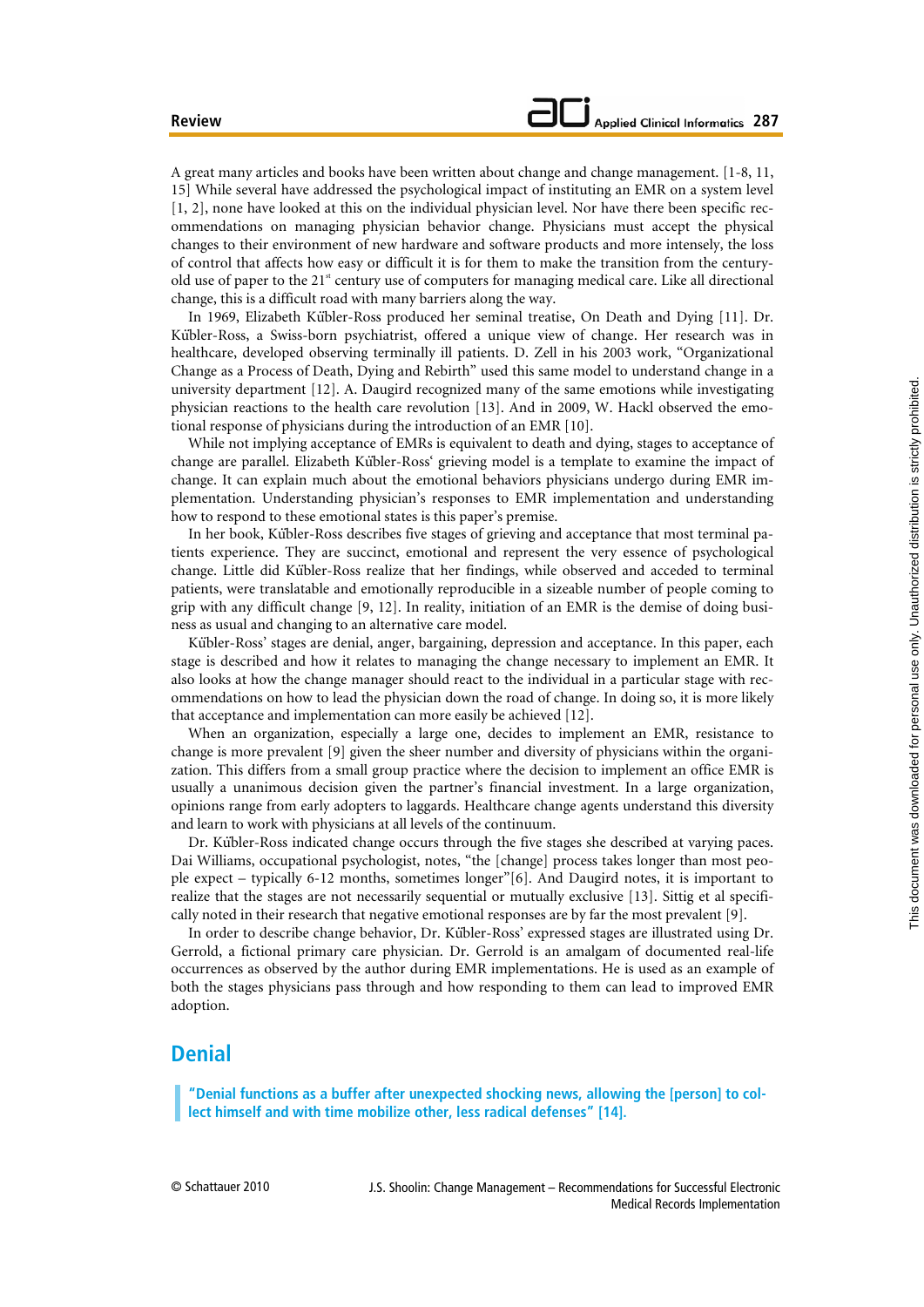Dr. Gerrold is outspoken and frequently a naysayer. It is hard for him to believe that Electronic Medical Records are coming to his hospital. In some sense, it is an affront to him and his fellow practitioners. They seem to fear someone is questioning their quality of care and medical capability. As time goes on, eventually the reality sets in.

**"Depending very much on how a [person] is told, how much time he has to gradually acknowledge the inevitable happening and how he has been prepared throughout life to cope with stressful situations, he will gradually drop his denial …" [14].** 

It is important not to disregard the negative people when managing change. Their negativity can be a powerful opponent. The corollary is that these individuals need compassion, as their defenses are high. With time, they do come around. Marvin Weisbord in Productive Workplaces advises "not to force things on someone in denial, but to share information and create an environment where input is welcome." "We distinguish between change and transition: change occurs outside of the individual; transition occurs within" [15]. Zell notes that sources of resistance to change can include fear of the unknown, disruption of routine, loss of control, loss of face, threat to power and/or security [12].

It is necessary to work with the physician on an ongoing basis, to listen and understand their concerns, mollifying them as best as possible, in the same way one works with anyone receiving bad news.

If there is a lesson learned, it is to be thoughtful on how to deliver the message. While there is no good way to deliver "bad" news, starting communication in small sound bites is a better practice than a big pronouncement. Physicians have been trained to make the patient prepared for the eventual diagnosis, such as the "spot" on the chest x-ray or the "abnormality" on the mammogram. So taking that one step further, if there is anything to learn, it is to gradually and thoughtfully communicate the coming of the EMR and avoid potential shock and antagonism. Small initial group meetings help to answer questions and act as a prelude to a large audience announcement.

### **Anger**

**"…this anger is displaced in all directions and projected onto the environment at times almost at random" [16].** 

On the first day the EMR was introduced at his hospital, Dr. Gerrold walks away from any offered assistance and during ward rounds expostulates to anyone within earshot how upset he is. By day three, he is a little calmer, and agrees to meet with another physician super-user to better learn the system. Dr. Gerrold never shows up. In fact, he fails to attend a second scheduled meeting a few days later. And, he continues to let everyone know how terrible the system is, even though he's not been trained on it. The second stage, anger, manifests itself both overtly and covertly. Dr. Kübler-Ross notes

**"A [person] who is respected and understood, who is given attention and a little time, will soon lower his voice and reduce his angry demands" [16].** 

Hostility was one of the most commonly expressed emotions in Sittig's research [9]. Acknowledging the anger is a necessary part of the process [16]. It took perseverance and relentless pursuit, but eventually Dr. Gerrold became trained on the EMR. In this situation, it is important to be sympathetic, but persistent. Making help available when the clinician needs it is imperative. By not foisting oneself on the reluctant user, but giving elbow-support makes the user less intimidated and not feeling inane for asking a question. While Dr. Gerrold wasn't happy, he voiced a multitude of ideas how to make the EMR better. He continually expressed how he would use the system more if his personal recommendations were taken into account. This leads directly into Kübler-Ross' next stage – bargaining.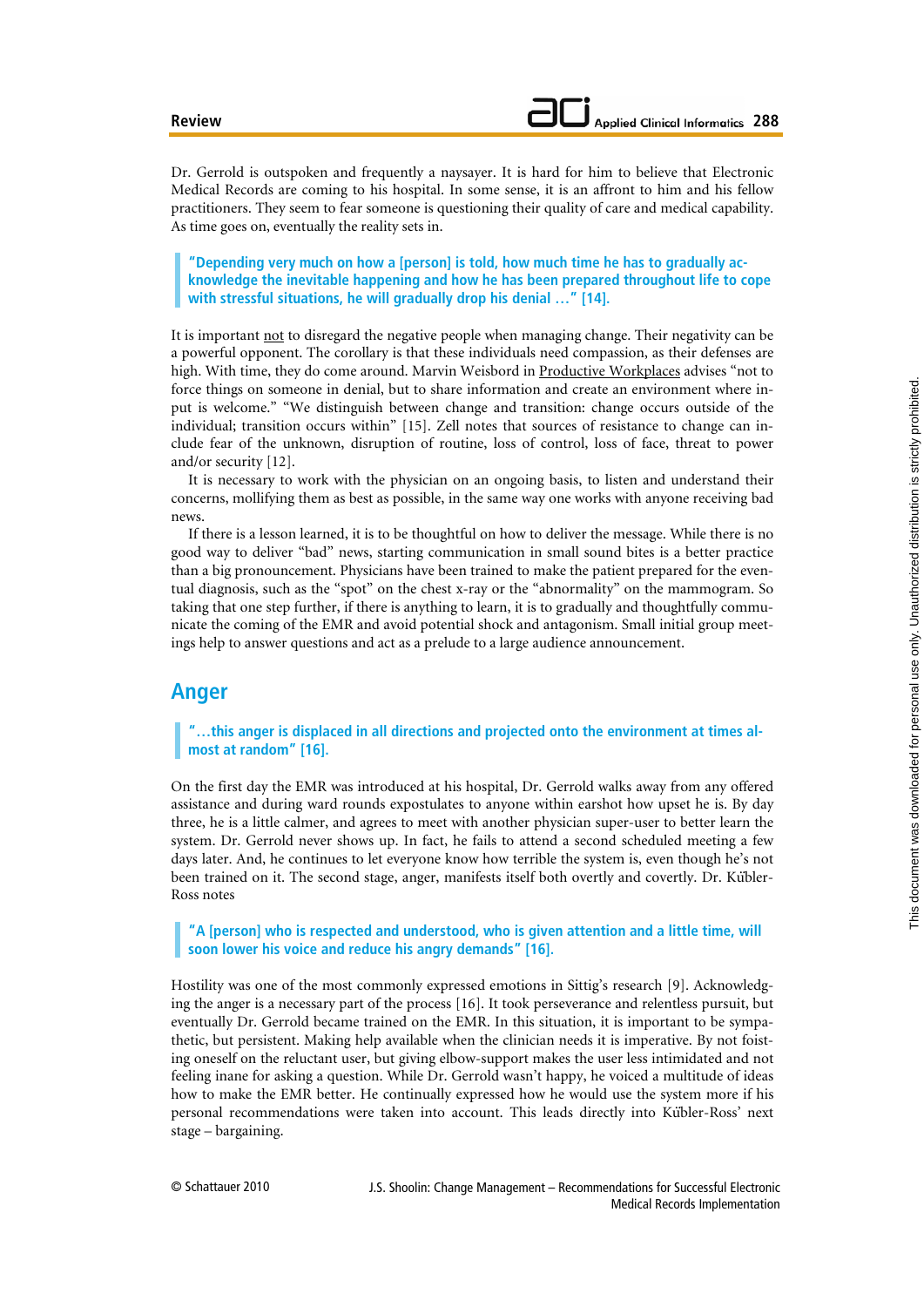### **Bargaining**

**"….there is a slim chance that [person] may be rewarded for good behavior and be granted a wish for special services"[17].** 

Creating lists of all the EMR's woes is a favorite pastime. If you fix everything on "the list", the audience is sure to use the system. When changes are made, no increase in utilization occurs [18], it only delays…

**"The bargaining is really an attempt to postpone; it has to include a prize offered 'for good behavior,' it also sets a self-imposed 'deadline' and it includes an implicit promise that the [person] will not ask for more if this one postponement is granted" [17].** 

Dr. Gerrold made many suggestions. He would use the system if it were faster. He would use it if order sets were evidence-based. He would use it if no errors occurred in medication ordering. Although the system speed is not instantaneous, it is at the vendor's cutting edge for system response times. Interestingly, Dr. Gerrold never participated in development of the evidence-based order sets. And at his institution, medication errors have actually decreased since introduction of the EMR [19]. At the same time, many of his ideas were valuable and taken into account for upcoming enhancement cycles.

"Bargaining allows individuals to reclaim control over the change which releases energy and builds commitment to success"[20]. It is important to listen. It is also important to recognize many of the good ideas that will improve the EMR. Another learning point is to communicate that valuable system enhancement suggestions are appreciated. At the same time it is necessary to note either when they will be done or if they can be done. Listening and responding to ideas gives a sense of ownership and participation to the physician user.

### **Depression**

Dr. Kübler-Ross' fourth stage is depression. As she states,

**"If he is allowed to express his sorrow he will find a final acceptance much easier, and he will be grateful to those who can sit with him during the stage of depression without constantly telling him not to be sad" [21].** 

Even after several months, Dr. Gerrold sat hunched over the computer, stretching his neck and upper back every few minutes. He didn't say anything, but body language spoke volumes. He had voiced his disbelief the EMR was coming and had his few angry conversations that no one is going to make him learn how to use the EMR and take precious time away from his patients. He had bargained to put off the implementation so he could get ready. The clinical IT staff encouraged Dr. Gerrold, and he began to look at the EMR as an eventuality. In describing others going through Dr. Gerrold's stage of change, Zell's research showed "a sense of sadness often ensues" [12].

**"It is this discrepancy between the [person's] wishes and readiness and the expectation of those in his environment which causes the greatest grief and turmoil in our [people]" [17].** 

Being ready is defined in several ways. While the healthcare system and local hospital administration support the utilization of the EMR, readying the medical staff by garnering support of medical staff leadership is more important. If they don't see the vision or safety implications, they will not be allies. The expectations of all groups must be aligned. While medical staff and administration may be at odds about other programs or strategies, failure of EMR implementation is certain if they don't share the same future healthcare image and want to head down the same road. Lack of concordance prolongs the course to acceptance. "As a result of their autonomy and deeply ingrained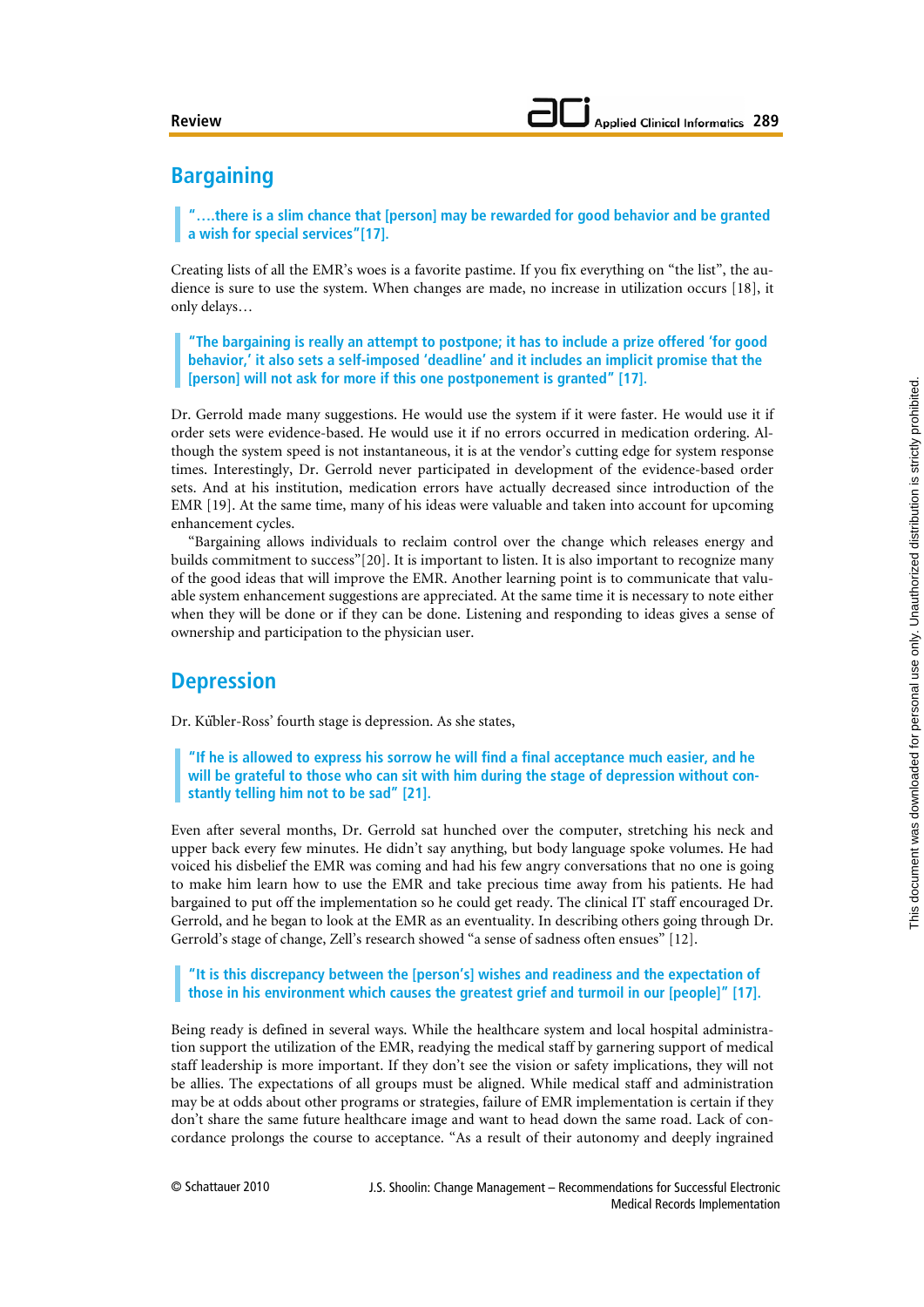#### **Review**

patterns of beliefs and behaviors, unless professionals agree with proposed or necessary changes in an organization's core processes, such changes do not occur" [12].

### **Acceptance**

**"Acceptance should not be mistaken for a happy stage. It is almost void of feelings. It is as if the pain is gone, the struggle is over…" [22].** 

With certain incentives in place and some one-on-one assistance, Dr. Gerrold did accept the inevitable. He found that CPOE provided a safer environment for his patients. He is not called for medication order confirmation, as his handwriting is no longer an issue with unit clerks, nurses or pharmacists. He realized his patients receive care more efficiently. When an urgent lab test or x-ray is ordered, they are immediately transmitted to the laboratory or radiology and the test is performed in some cases before he even leaves the ward. "Indeed, the need for a good fit between the EMR and routine clinical practice is recognized as essential" [20]. With practice and a change in his workflow making hospital rounds, he found his time was used more valuably as well. No longer were there clarification calls. He no longer looked for a chart. He is able to access information from home or office and check results before arriving or after leaving the hospital. Managing care can actually be improved [9]. He actually becomes a promoter.

**"We have found two ways of achieving (acceptance) more easily. One kind of [person] will achieve it with little if any help from the environment – except a silent understanding and no interference. Others…may reach a similar state of body and mind when they are given enough time to prepare…They will need more help and understanding from the environment as they struggle through all the previously described stages" [22].** 

### **Hope**

**"The most important communication, perhaps, is the fact that we let him know that we are ready and willing to share some of his concerns" [23].** 

While not one of her five stages, Kübler-Ross describes what I label the sixth stage – hope. It is not a stage the physician passes into, rather it is the change agent's or leadership realization stage. Knowing that physicians traverse both feelings and actions associated with each phase and eventually reach acceptance, gives optimism to those guiding down the road of change. While the time frame may be quite lengthy, it is necessary to be patient, knowing it eventually occurs. It is also the change agent's obligation to recognize ways the pain of change can be ameliorated.

**"Keep strong, if possible. In any case, keep cool. Have unlimited patience… Put yourself in his shoes – so as to see things through his eyes." – Basil Henry Liddell Hart [24].** 

We don't just walk away declaring victory. There are those new entrants on the EMR trail and those still struggling on the road. Compassion, listening and sympathizing are leadership virtues needed to achieve acceptance and success. These qualities help lessen the pain.

The nirvana called "hope" is achievable incrementally. Having seen physicians move from stage to stage and eventually accept the value of the EMR is heartening. The little wins are what drive change agents – the key word is perseverance. Patience is definitely a virtue in the change business. More importantly, understanding the stages users traverse is as desirable.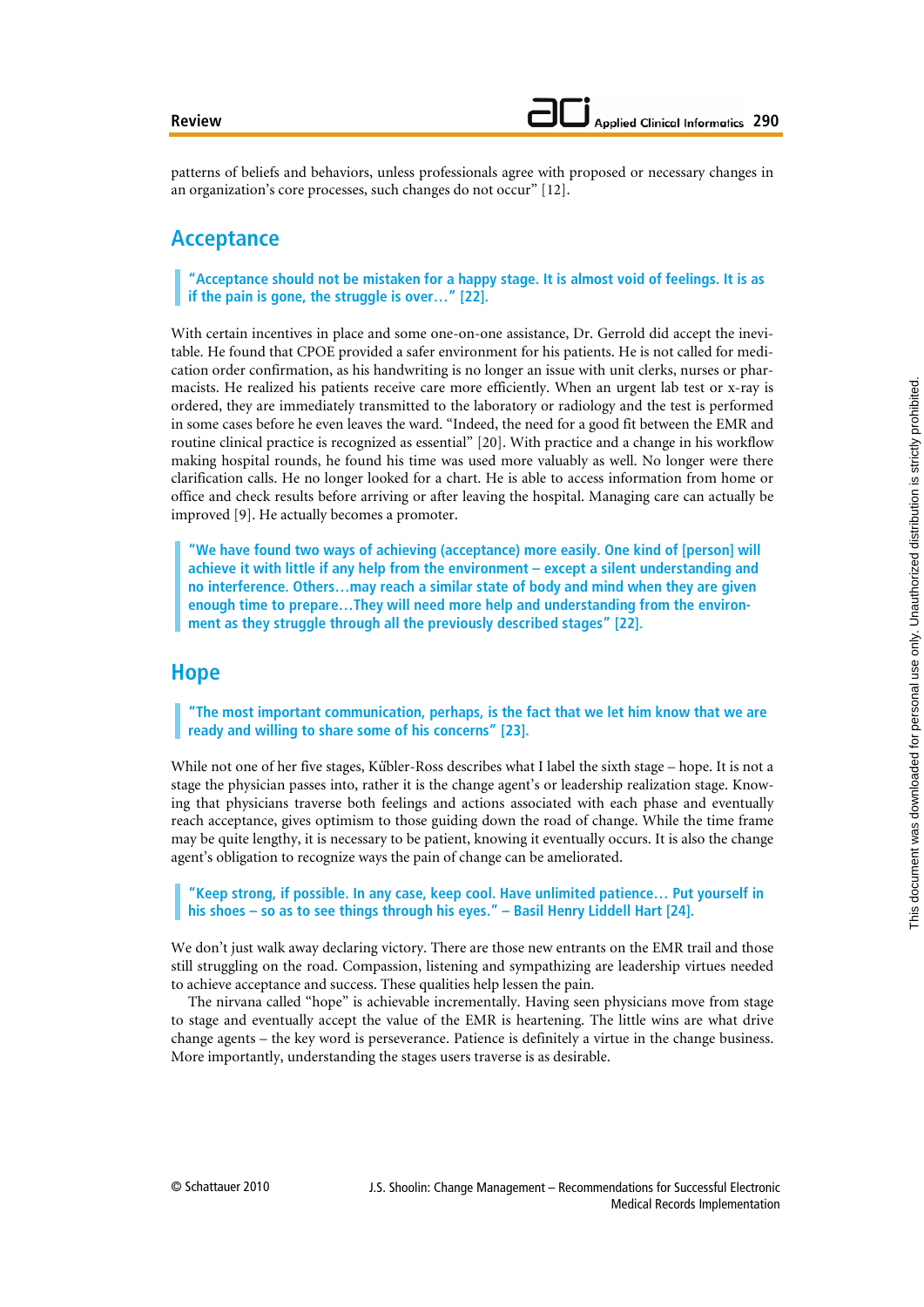# **Conclusion**

"Rosenthal suggests that the mourning process can be "managed" in part by engaging in actions that "mitigate denial" and by confronting organizational members with the reality of the change" [3]. It is not to be construed that all physicians are contrary or feel that electronic medical records are the scourge of this century. Many in fact embrace it and understand the safety and productivity it can enhance. While these clinicians exist, experience has shown me these are the exception rather than the rule. They more often than not tend to be the "silent minority", quietly accepting its value.

While physicians experience Kübler-Ross' five stages during the change from paper to electronic medical record usage, here are lessons learned on how to make a less painful and more successful EMR implement:

- 1. Listen to the anger and negativity. Don't assume the naysayer will disappear. In fact it is more likely they will have an audience whose fears must be assuaged.
- 2. Communicate. You can't do this enough. Recognize that small sound bites help.
- 3. Recognize culture. Culture eats strategy for lunch every day. Understand at the beginning that EMR implementation is a cultural shift – as Jim Collins would describe this degree of change: a Big Hairy Audacious Goal [25].
- 4. Be ready to help. One-on-one at-the-elbow-support will buy you acceptance.
- 5. Realize bargaining exists. Be prepared to listen, but still hold the line.
- 6. Obtain medical staff leadership support from the start. They will be a huge ally.
- 7. Actively listen, both to sympathize and for improvement ideas and suggestions. More importantly, acknowledge when and if changes will be made.
- 8. Support. Create less angst.
- 9. Encourage those who have reached acceptance-applaud them for their perseverance.
- 10. Finally, realize this takes time. You cannot make this change overnight. It is a journey, not a destination.

This is hard work. While it can be a painful process, understanding the progression and how to address the issues each stage brings, can make the transition just a little bit smoother and easier for everyone involved.

#### **Clinical Relevance Statement**

Implementing an Electronic Medical Record is a change process having physical and psychological effects on physicians which parallel accepted theories regarding change within people's lives. Identifying and nurturing the stages of change assists the physician's forward movement during Electronic Medical Record implementation.

#### **Conflict of Interest**

No financial or commercial relationships pose a conflict of interest.

#### **Human Subject Research Approval**

No human subjects were involved.